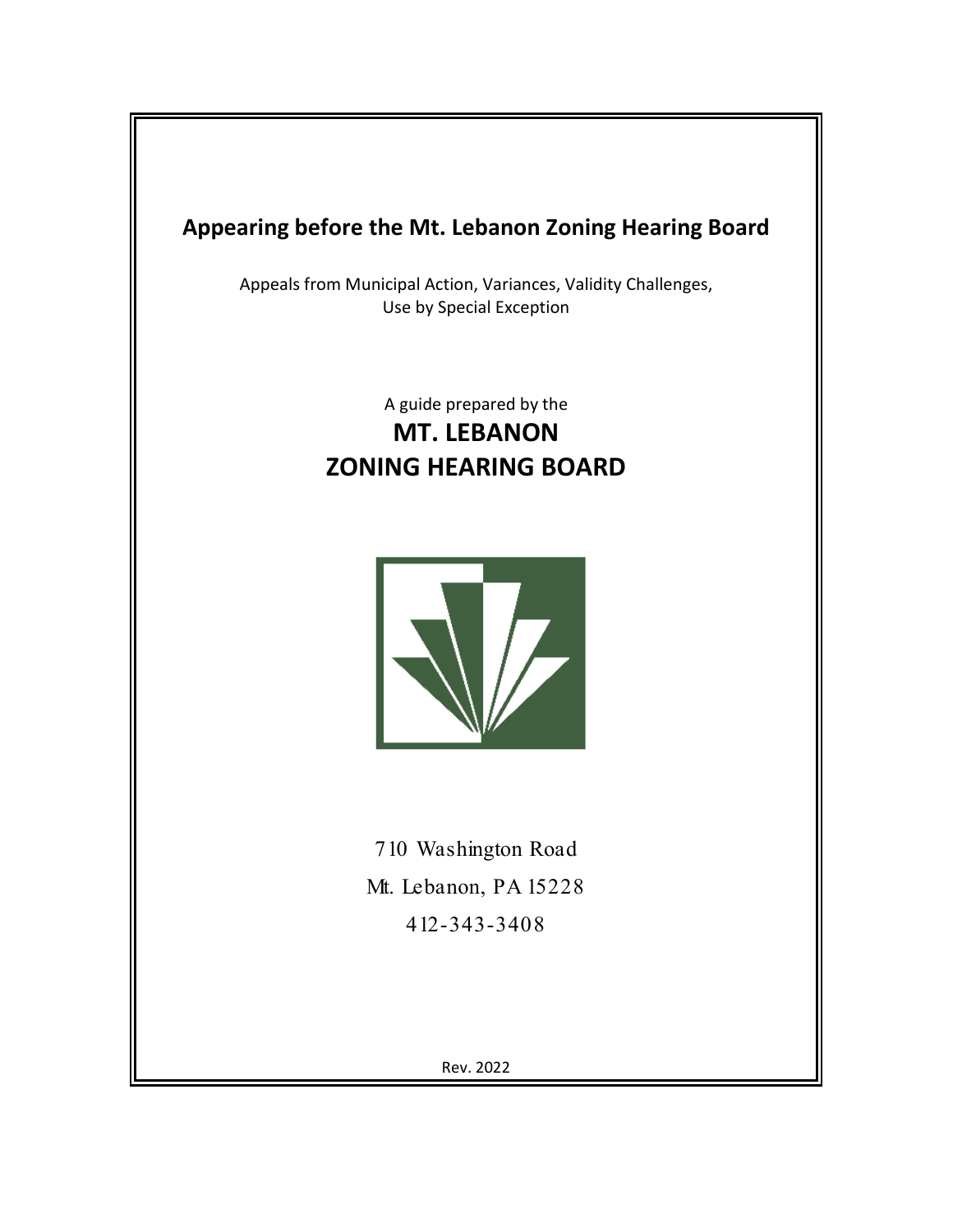#### **I**. **INTRODUCTION**

Chapter XX of the Mt. Lebanon Code, also known as the Zoning Chapter, sets forth the regulations concerning the use, density, and maintenance of land, buildings, and structures within the Municipality of Mt. Lebanon. The Zoning Chapter designates eight residential, three commercial districts and six special districts, which, along with the regulations, are intended to:

*"accommodate reasonable overall community growth, including population and employment growth, and opportunities for development of a variety of residential Dwelling types and non-residential Use."*

## **II**. **VARIANCE**

#### **A. What is a variance?**

A variance is a relief from the provisions of the Zoning Ordinance, granted exclusively by the Zoning Hearing Board (see Section III of this report for an explanation of the roles and duties of the Zoning Hearing Board). The Zoning Hearing Board will hear requests for a variance in cases "where it is alleged that the provisions of the Zoning Chapter inflict unnecessary hardship upon the applicant" (§ 910.2 Pennsylvania Municipalities Planning Codes). It is important to note that a variance is property related; in other words, if an application is granted a variance for a specific use, and he or she subsequently moves elsewhere, the variance still applies to that property only, as long as the standards established by the Zoning Hearing Board are maintained. A variance cannot be "carried" from one property to another.

## **B. Why do I need a variance?**

It is often believed that when a resident or business owner wishes to utilize his or her property in a manner that is not permitted in the Zoning Chapter, the logical recourse is to apply for a variance. However, the Pennsylvania Municipalities Planning Code, which is the legislation enable municipalities within Pennsylvania to enact and enforce zoning and other regulator ordinances, specifically outlines conditions under which a variance may be granted.

#### § **910.2. Zoning Hearing Board's Functions; Variances.**

a. The board shall hear requests for variances where it is alleged that the provisions of the zoning ordinance inflict unnecessary hardship upon the applicant. The board may by rule prescribe the form of application and may require preliminary application to the zoning officer. The board may grant a variance, provided that all of the following findings are made where relevant in a given case: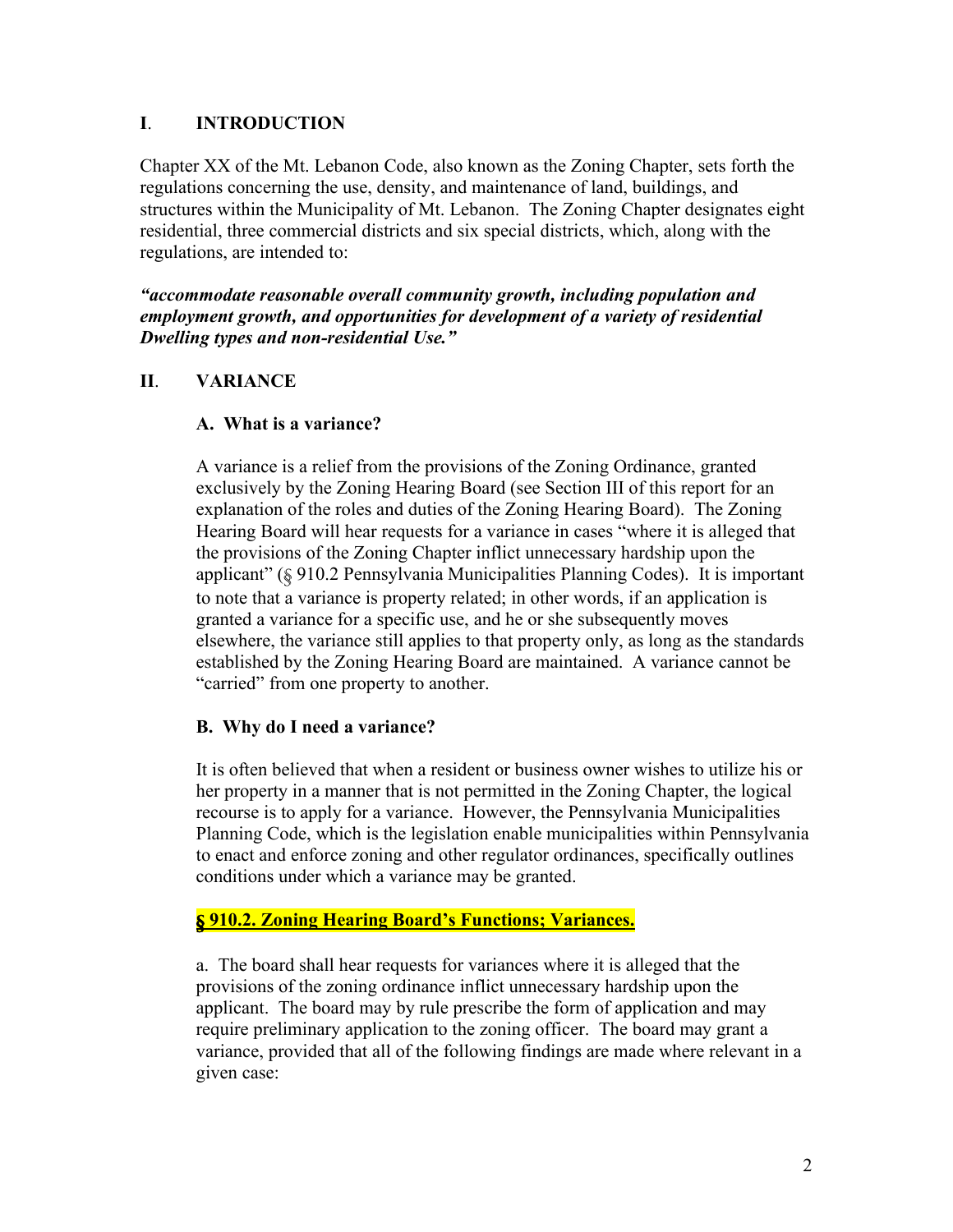1. That there are unique physical circumstances or conditions, including irregularity, narrowness, or shallowness of lot size or shape, or exceptional topographical or other physical conditions peculiar to the particular property and that the unnecessary hardship is due to such conditions and not the circumstances or conditions generally created by the provisions of the zoning ordinance in the neighborhood or district in which the property is located.

2. That because of such physical circumstances or conditions, there is no possibility that the property can be developed in strict conformity with the provisions of the zoning ordinance and that the authorization of a variance is therefore necessary to enable the reasonable use of the property.

3. That such unnecessary hardship has not been created by the appellant.

4. That the variance, if authorized, will not alter the essential character of the neighborhood or district in which the property is located, nor substantially or permanently impair the appropriate use or development of adjacent property, nor be detrimental to the public welfare.

5. That the variance, if authorized, will represent the minimum variance that will afford relief and will represent the least modification possible of the regulation in issue.

b. In granting any variance, the board may attach such reasonable conditions and safeguards as it may deem necessary to implement the purposes of this act and the zoning ordinance.

## **III. WHAT IS THE ZONING HEARING BOARD**?

Every municipality which has enacted a zoning ordinance is required to have a zoning hearing board. The rules and regulations of the Mt. Lebanon Zoning Hearing Board were originally adopted in 1930. They were most recently amended in 1988, in accordance with the Pennsylvania Municipalities Planning Code.

## **A. Purpose of The Board**

The purpose of the Zoning Hearing Board is to conduct hearings and render decisions regarding requests for variances to the Zoning Chapter. Hearings conducted by the Board are quasi-judicial proceedings. This means that, although formal rules of evidence do not strictly apply, the record created during a hearing in front of the Board is considered to be a legal record of the proceedings.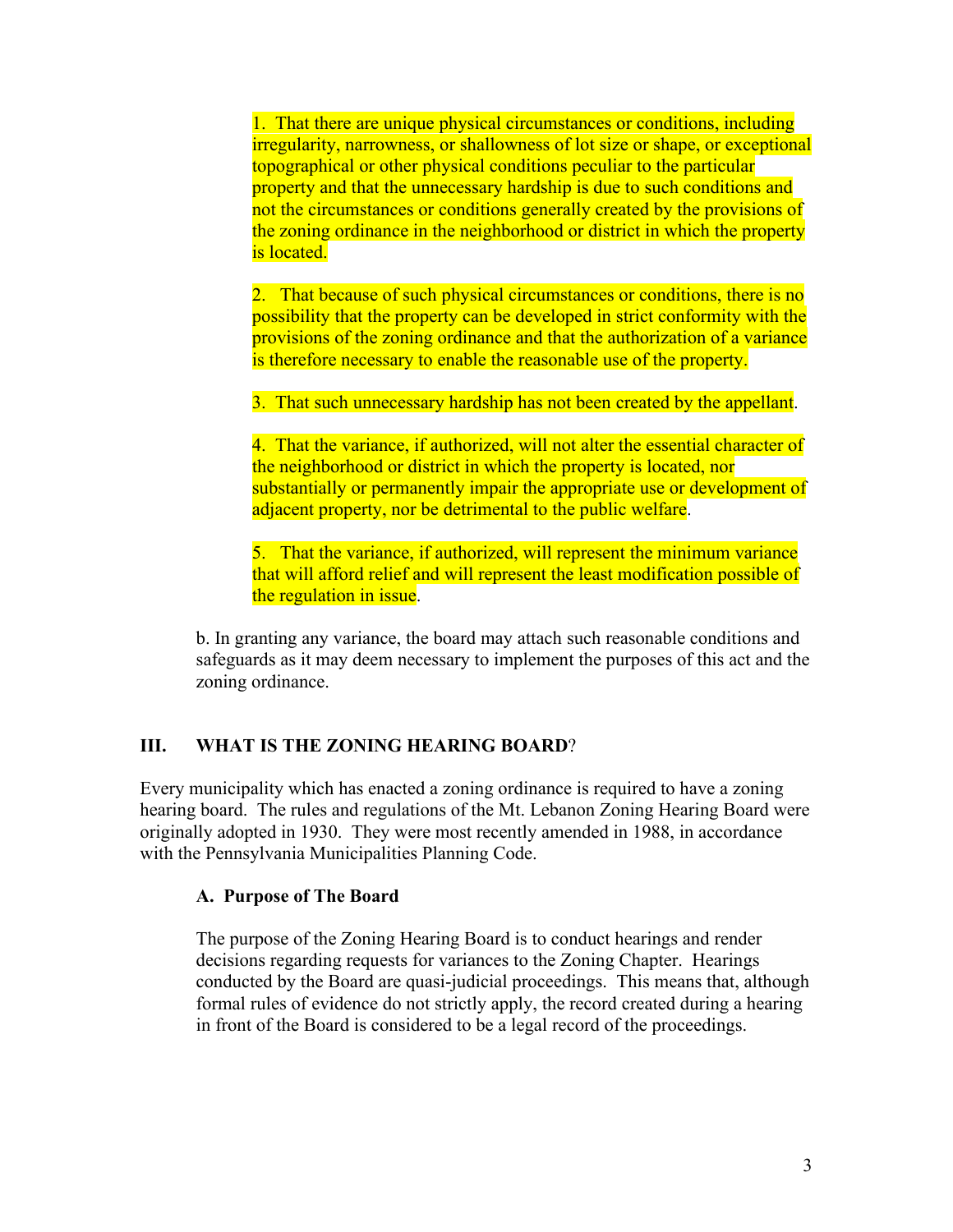#### **B. Membership**

The Zoning Hearing Board consists of three members, all of whom must be residents of Mt. Lebanon. The Commission selects the members and appoints them to three year terms. The terms are staggered in such a way that the term of office of one member shall expire each year. Annually, the Board elects a Chairman, Vice-Chairman and Secretary to serve for the calendar year.

#### **C. Meetings**

Regular meeting of the Board are held on an as-needed basis, and are scheduled on Thursdays at 7:00 p.m. in the Commission Chambers of the Mt. Lebanon Municipal Building. However, the Chairman may call meetings at other times, provided that 24 hours notice is given to each member.

# **IV. THE HEARING PROCESS**

# **A. THE INITIAL APPLICATION**

1. Obtain the proper application form from the office of the Zoning Officer, Mt. Lebanon Municipal Building.

2. Fill out the application as directed, being careful to follow all directions closely.

3. Return application and four (4) copies of supporting documents, with a fee of \$400.00 for cases involving residential properties up to 1-4 dwelling units, \$800.00 for all other cases, to the office of the Zoning Officer.

4. All applications for variances to the Zoning Chapter must be submitted within 30 days of the date on which the Zoning Officer denied, in writing, the application for Building Permit.

5. All properly completed applications will be placed on the calendar of the Zoning Hearing Board, and a hearing date will be set within sixty (60) days of the receipt of the application.

6. Because of legally imposed time requirements, this is a lengthy process.

**PLEASE BE ADVISED THAT A PERIOD OF AT LEAST THREE MONTHS SHOULD BE ALLOWED FROM THE DATE OF THE INITIAL APPLICATION TO THE RECEIPT OF THE FINAL DECISION**.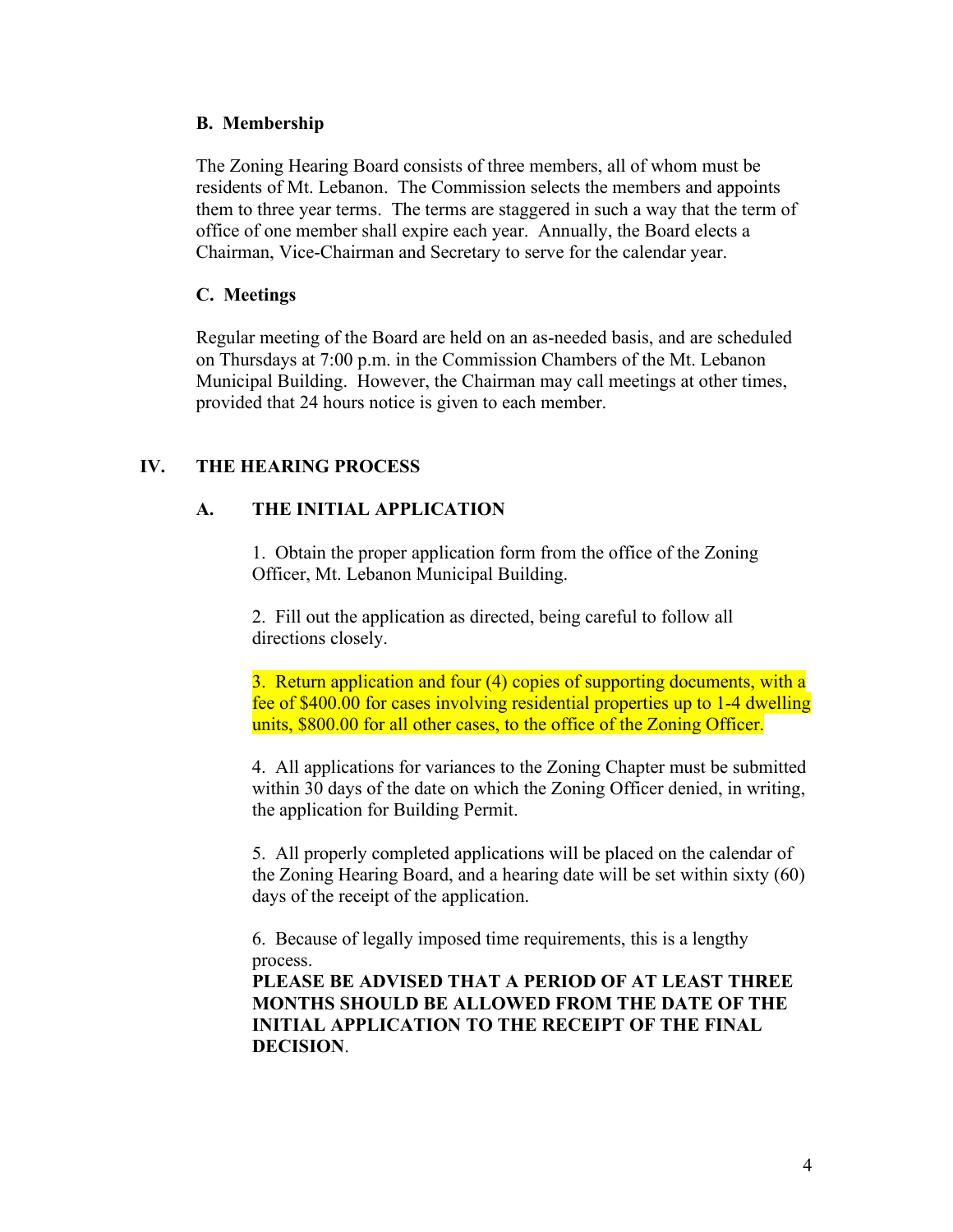#### **B. NOTIFICATION OF HEARING**

The Board will give public notice of a hearing on any appeal to the Zoning Chapter. Such notice is required to state the nature of the appeal, the location of the property, and the time and place of the hearing itself. The notice will be made public in the following manner:

1. The notice will be posted in a conspicuous location as near the property involved as possible. This is done at least one (1) week prior to the hearing.

2. The notice will be mailed to the appellant and/or property owner involved.

3. Public notice is defined under the Pennsylvania Municipalities Planning Codes (§ 107. Definitions) as follows:

"Public notice," notice published once each week for two successive weeks in a newspaper of general circulation in the municipality. Such notice shall state the time and place of the hearing and the particular nature of the matter to be considered at the hearing. The first publication shall not be more than (thirty) 30 days and the second publication shall not be less than seven days from the day of the hearing.

This notice will be published in the Pittsburgh Post-Gazette Suburban South Section (issued on Thursdays).

4. The notice will be mailed to the following Municipal Officials: members of the Mt. Lebanon Commission; members of the Mt. Lebanon Planning Board; Municipal Manager, Assistant Manager, Municipal Solicitor, and Engineer.

## **C**. **THE HEARING**

1. The appellant has the option to be represented by counsel or agent.

2. All persons giving testimony will be officially sworn in

3. The record created during a hearing is considered to be the legal record of the proceeding, and will constitute evidence for any appeal to the Court of Common Pleas. A stenographic record of the proceeding will be made. If a party requests a stenographic record, the requesting party will be charged a fee.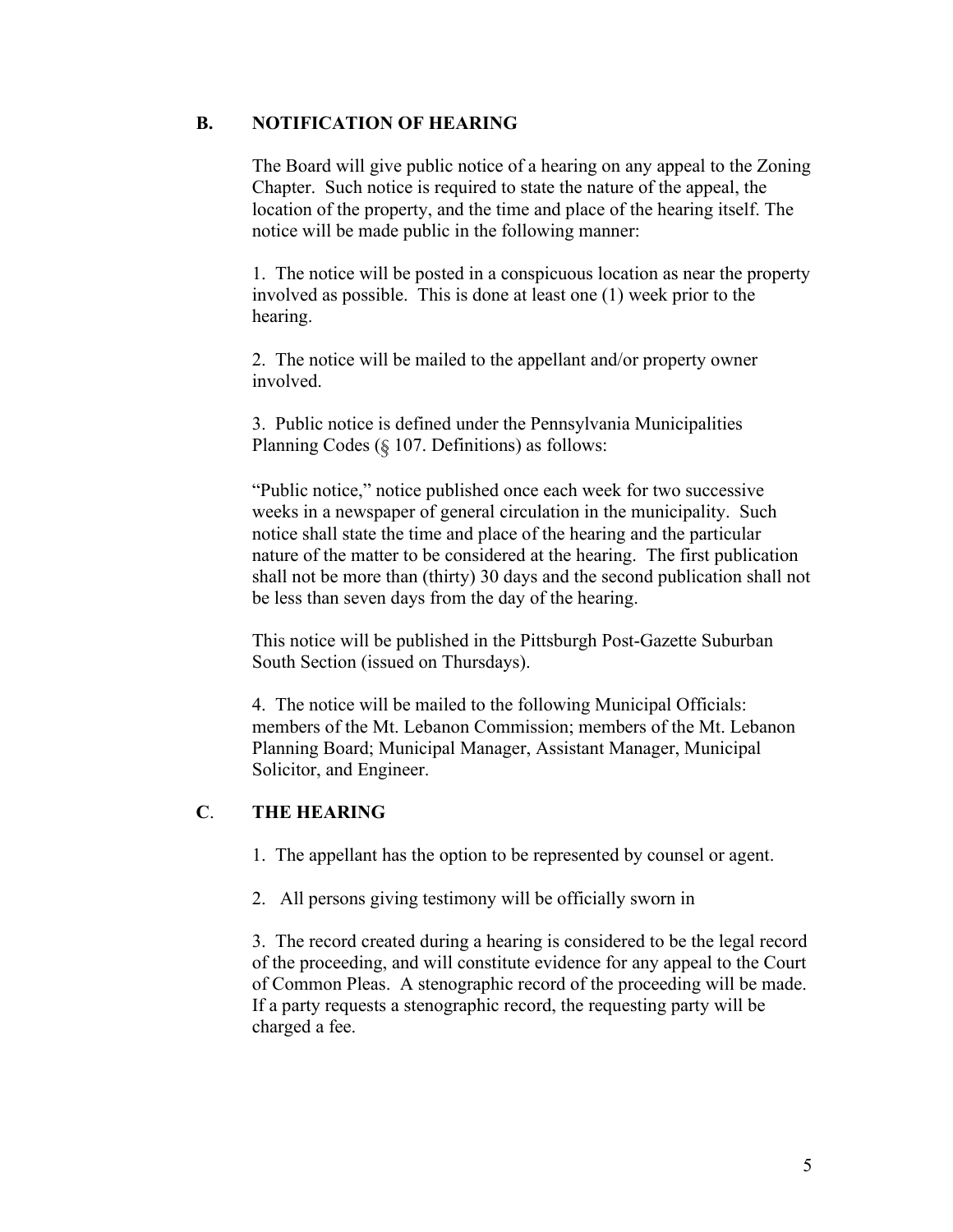4. The hearing will be conducted as follows:

a. Appellant presents his or her case. Expert witnesses may be introduced at this time.

b. The Zoning Officer may be called upon at the discretion of the Board to give testimony.

c. Citizens in favor of the proposal shall be heard.

d. Citizens opposed to the proposal shall be heard.

e. In addition, any citizen may present pertinent information to the Board, either prior to or at the time of the hearing. Such material will be made part of the official record of the proceedings.

## **D. THE DECISION**

1. The Zoning Hearing Board must render a final decision within 45 days of the date of the hearing.

2. Official copies of the decision will be distributed to the Zoning Officer, the Chairman of the Zoning Hearing Board, and, by certified mail, to the Applicant.

3. Unofficial copies will be sent to other parties who are directly interested in the property involved.

#### 4**. BE ADVISED AT NO TIME SHOULD THE APPLICANT OR ANY OTHER INTERESTED PARTY CONTACT ANY MEMBER OF THE ZONING HEARING BOARD OR ITS STAFF REGARDING THE FINAL DECISION**.

5. In the event that the variance is granted, all special standards and conditions will be stated in the final decision and also in the permit issued by the Building Inspector. The permit will remain valid only as long as the standards and conditions are observed and maintained

6. Unless otherwise specified the variance shall be perpetual with the land.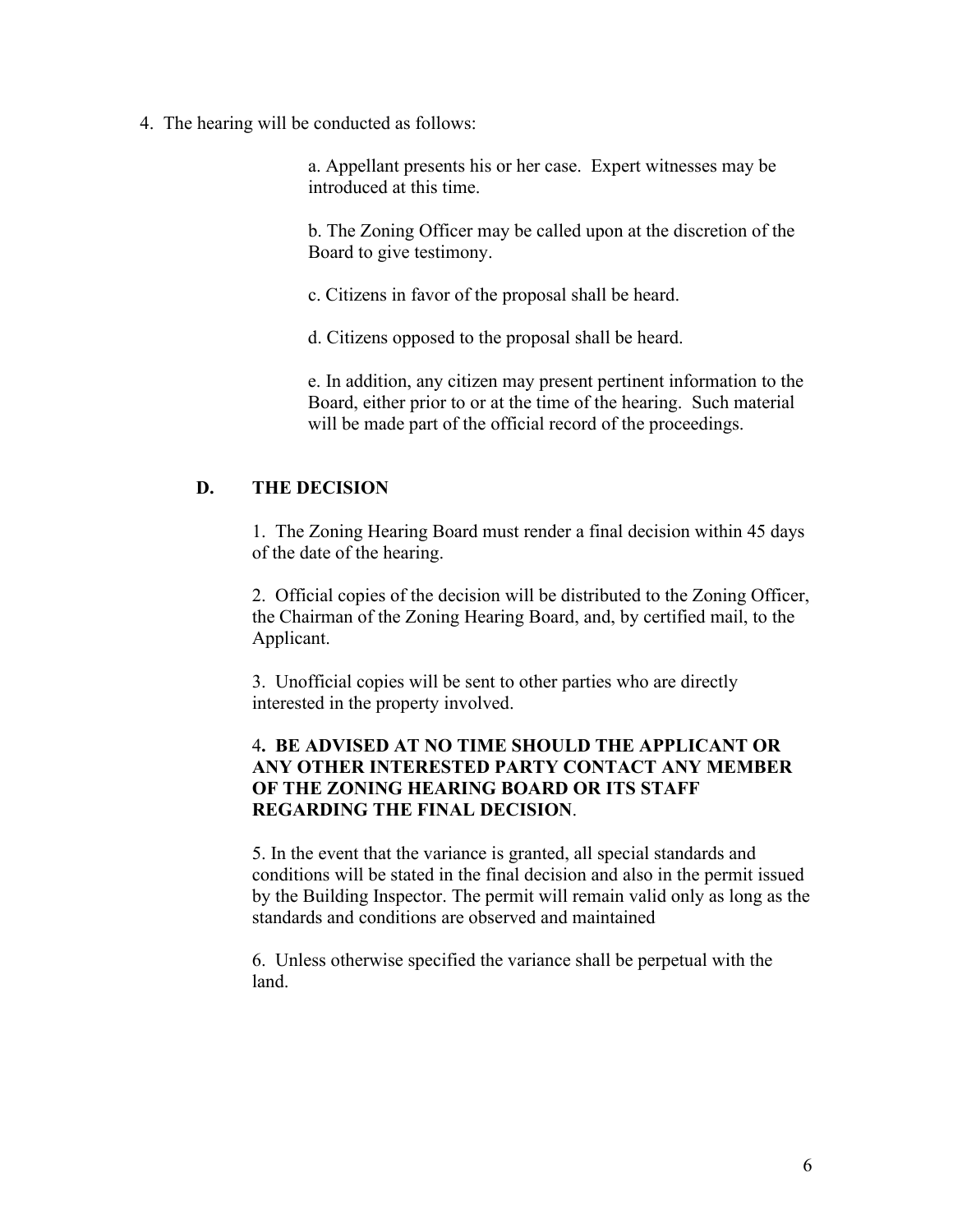7. Because of legally imposed time requirements, this is a lengthy process. **BE ADVISED THAT A PERIOD AT LEAST THREE MONTHS SHOULD BE ALLOWED FROM THE DATE OF INITIAL APPLICATION TO THE RECEIPT OF THE FINAL DECISION**.

#### **E. RECORD OF THE PROCEEDINGS.**

All records of hearings conducted by the Zoning Hearing Board are public, and are open for review during regular business hours, provided that the Zoning Officer, or any member of the Zoning Hearing Board are present at the time of review at the Mt. Lebanon Municipal Building, 710 Washington Road.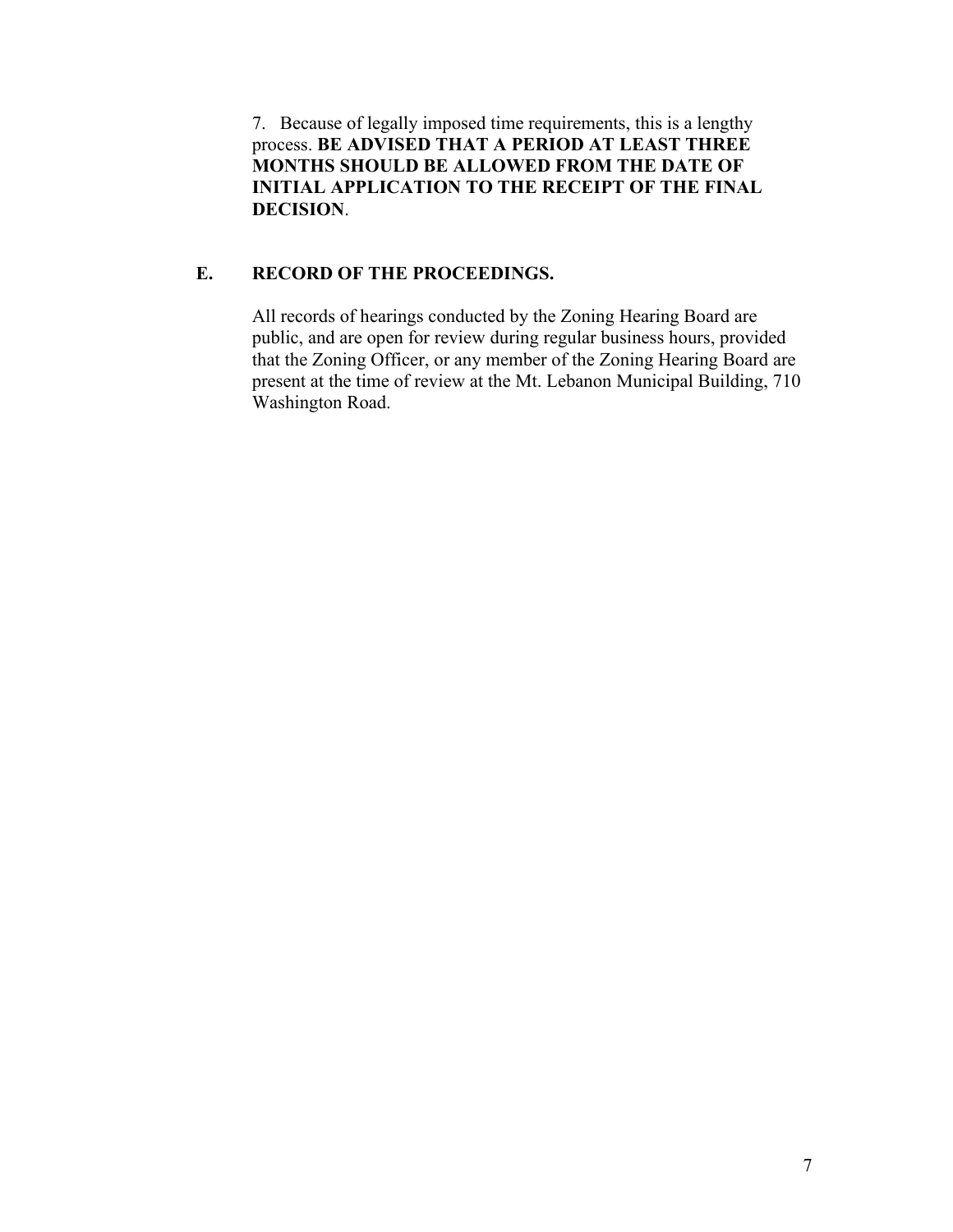## **MT. LEBANON ZONING HEARING BOARD INSTRUCTIONS TO APPELLANTS**

# **I. NOTICE OF APPEAL**

1. Applications for a Special Exception or variance or any Appeal to the Zoning Chapter of Ordinance #2636 may be taken to the Zoning Hearing Board by any person aggrieved or by any officer, department, or board of the Municipality of Mt. Lebanon affected by any decision by any officer or officers charged with the enforcement of this Ordinance by whatever title known. The appellant or applicant shall file his or her application or Notice of Appeal with the form provided by the municipality within 30 days after the decision of the Zoning Officer or other officer.

2. Read carefully all instructions on the Zoning Hearing Board Application and fill in the required information. It is necessary to have this original notarized. If more space is required for any question to be answered, attach a separate sheet and make specific reference to the question being answered.

# **II. FEES**

A fee of \$400.00 for cases involving residential properties up to 1-4 dwelling units and \$800.00 for all other properties shall be paid to Mt. Lebanon, PA upon the filing of each application or appeal, for the purpose of the defraying expenses incidental to the proceedings. Checks should be made payable to Mt. Lebanon, PA.

# **III. PLOT PLANS AND ARCHITECTURAL DRAWINGS.**

The applicant or appellant will be required to furnish four (4) plot plans or surveys as set forth in # 2636, Chapter II, Buildings, which are to be drawn to scale showing all open spaces required by this Ordinance and the Zoning Ordinance, all existing structures and physical improvements and the location and dimensions of the proposed structure (if any) or addition to structure (if any) for which the permit is sought. Plot plans must be prepared by the Registered Professional Engineer, Registered Architect, or Registered Surveyor for the erection of all new structures. Also in cases involving any repairs, additions or alterations, whether inside or outside of the building, or when a new structure is constructed, applicant or appellant is to furnish four (4) complete sets of drawings of the structure showing all essential parts and members.

Upon approval of plan and specifications, one set of plans so marked will be returned to the applicant of appellant and must be kept at the building site and shall be accessible at all times to the Building Inspectors, Police Officers, of the Township. No change in any set of plans will be permitted without notification in writing to and approved by Building Inspector.